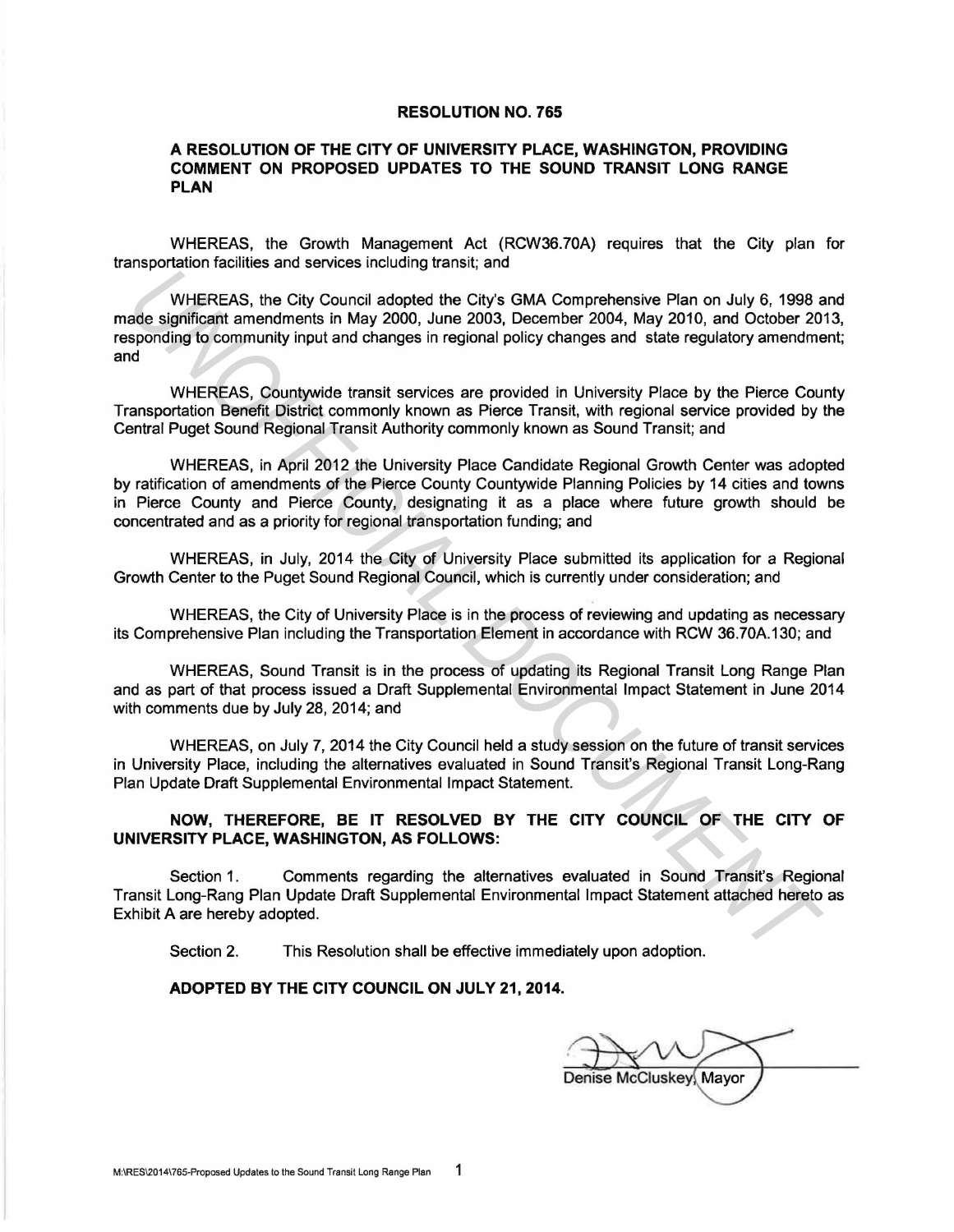**ATTEST:** 

innig Emelita Genetia, City Clerk APPROVED AS TO FORM Sieve years, compared to compare the comparative of the second to compare the comparative of the comparative of the comparative of the comparative of the comparative of the comparative of the comparative of the comparative